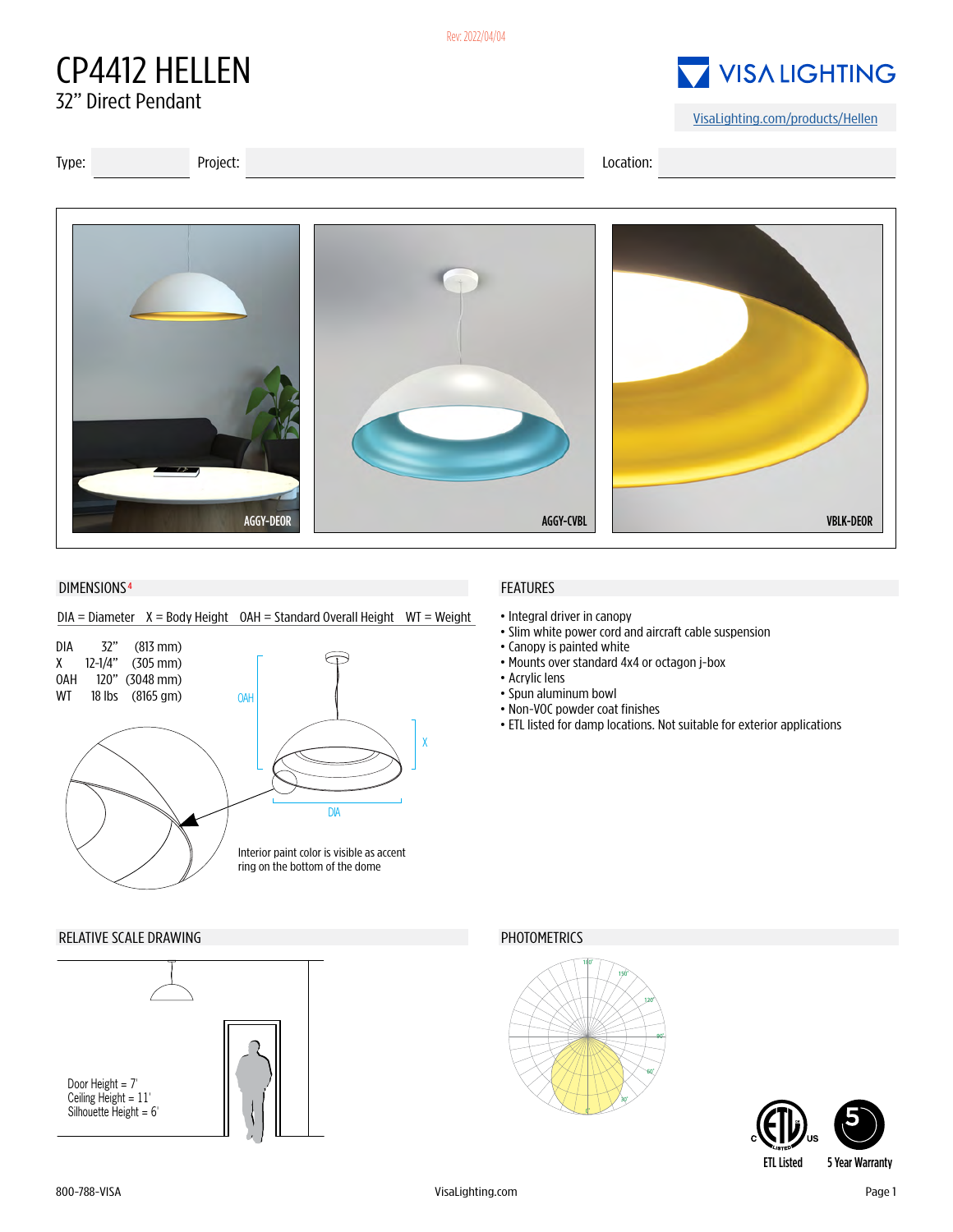## CP4412 HELLEN (cont.)



32" Direct Pendant



\*L27K sources are 90CRI standard

\*\*Delivered lumen output tested with white interior finish Dark interior finish reduces lumen output up to 10%

|                                                                           | SOURCE OPTION <sup>2</sup>                                                                                                                                                        |  |  |  |  |  |  |  |
|---------------------------------------------------------------------------|-----------------------------------------------------------------------------------------------------------------------------------------------------------------------------------|--|--|--|--|--|--|--|
| Minimum 80CRI within 3-step MacAdam is standard if option is not selected |                                                                                                                                                                                   |  |  |  |  |  |  |  |
| 90CRI                                                                     | Color rendering index minimum 90, minimum R9 value of 50 (delivered lumens reduced by 6%);<br>option available for L30K, L35K, and L40K sources (L27K sources: 90CRI is standard) |  |  |  |  |  |  |  |

#### OPTION3

| $\triangle$ Option availability may be interdependent with Other Options |            |                                                                                               |  |  |  |  |  |  |  |
|--------------------------------------------------------------------------|------------|-----------------------------------------------------------------------------------------------|--|--|--|--|--|--|--|
|                                                                          | $\mid$ DCC | Damp clear coat for metal finishes (required for 5 year warranty when used in damp locations) |  |  |  |  |  |  |  |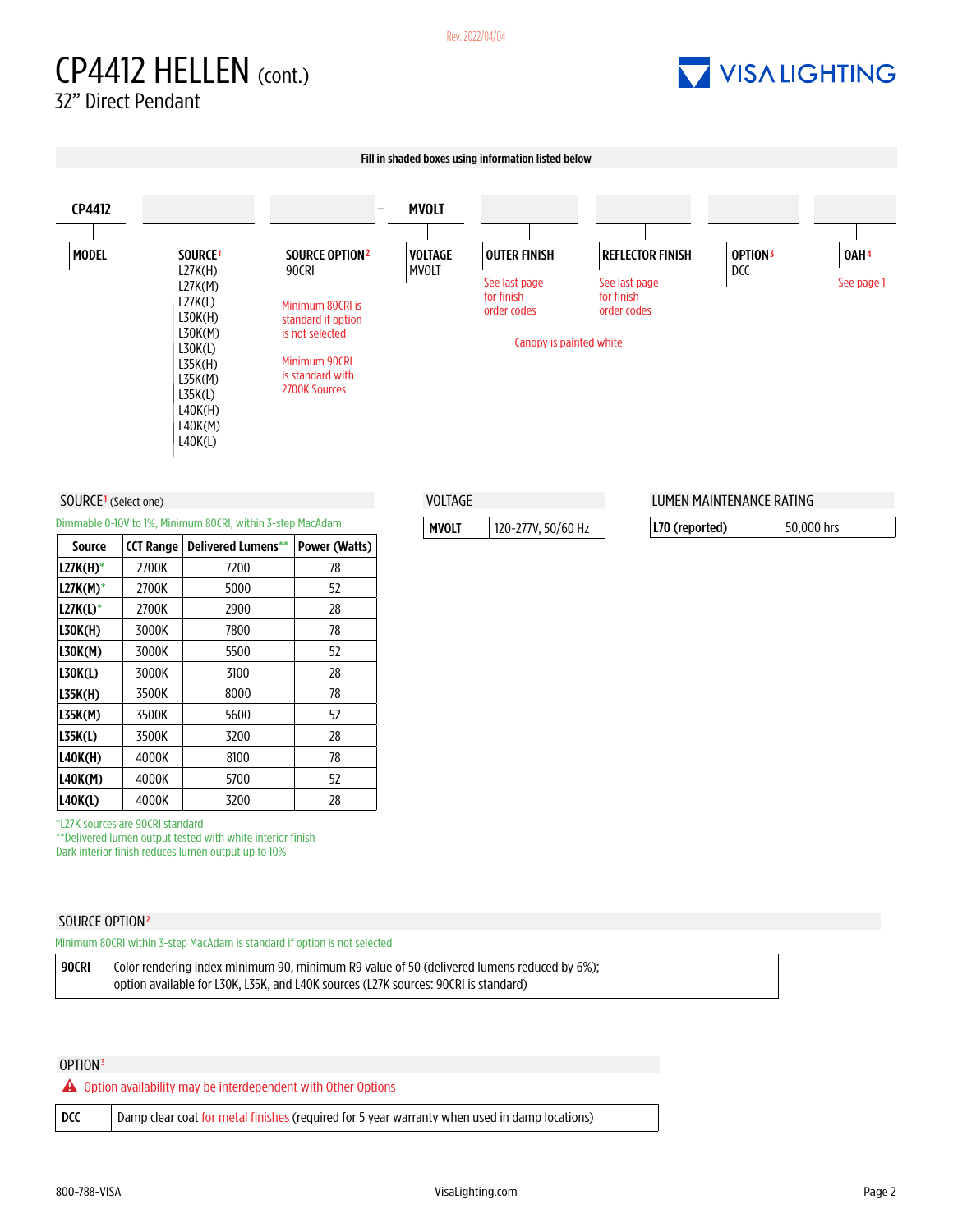### CP4412 HELLEN (cont.) 32" Direct Pendant











#### SUGGESTED VARIATIONS **SUGGESTED VARIATIONS**

- Stem suspension
- •Remote driver
- Custom colors
- Larger size

Se[e Visalighting.com/products/Hellen](https:// Visalighting.com/products/Hellen) for more information

- [CP4408 16"](https://visalighting.com/products/hellen/CP4408)
- [CP4410 24"](https://visalighting.com/products/hellen/CP4410)
- [CP4412 32"](https://visalighting.com/products/hellen/CP4412)